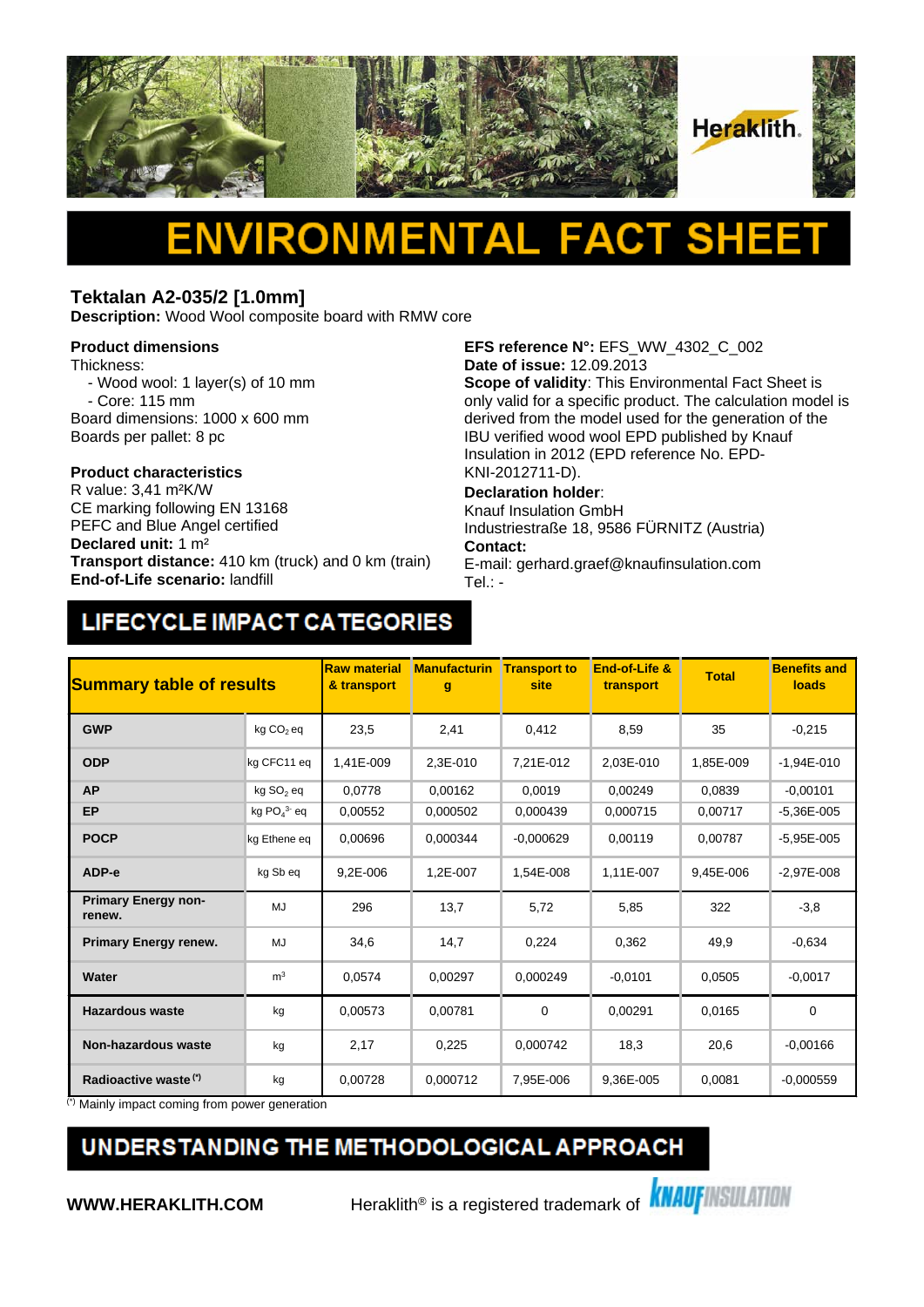

#### **Objectives**

Knauf Insulation is committed to making information about the environmental impact relating to products it places on the market available upon request. The format for presenting this information can either be a standard verified EPD or a simpler Environmental Fact Sheet based on a verified EPD.

The results are based on the LCA of Wood Wool insulation products produced by Knauf Insulation as an average from three different sites, Oosterhout (The Netherlands), Simbach (Germany) and Zalaegerszeg (Hungary).

The areas of application of the wood wool boards include underground parking, basement ceiling and pitched roof, etc.

#### **System boundaries**

The assessment is based on a "Cradle to Gate" LCA with the following additional stages: transportation to job site and end of life stages. Benefits and loads beyond the system boundaries are not included in the total. The 'Cradle to Gate' assessment takes into consideration the following stages of the life cycle: from raw material extraction, (including the necessary upstream processes, auxiliaries, transports and energy supply), the manufacturing and transportation to construction site, as well as the transportation to and the end LCA of life itself. The end of life and the benefits and loads beyond the system boundaries are based on landfill scenarios.

#### **Scope**

Standards: the environmental data reported in this Environmental Fact Sheet are based on calculation rules according to EN 15804 (see annex).The Life Cycle Assessment (LCA) follows ISO 14040:2006 and ISO 14044:2006.

#### **Data and tools**

The model used for the calculation of the LCA results is derived from a verified EPD model. In order to calculate results according to EN 15804, the original model was updated with background LCA datasets from 2012 and slightly adapted (e.g. modules according to EN 15804 and generic end-of-life modules). GaBi 6 software and data were used for modeling and calculation of results. [www.gabi-software.com](http://www.gabi-software.com)

#### **Verification**

The results and the consistency with the abovementioned standards have been checked through an extensive internal review applying PE INTERNATIONAL's quality standards. The original underlying LCA model for Wood Wool was verified by IBU in 2012 and communicated in three Environmental Product Declarations (EPDs). The current calculation has been conducted INTERNATIONAL AG according to the requirements of the PCR "Holzwerkstoffe" /PCR 2011/

### **ENVIRONMENTAL INDICATORS**

**Global Warming Potential** (GPW): impact of greenhouse gases such as carbon dioxide (CO<sub>2</sub>) or methane.

**Ozone Depletion Potential** (ODP): relative impact that the product can cause to the stratospheric ozone layer.

**Acidification Potential** (AP): the acidification of soils and waters predominantly occurs through the transformation of air pollutants into acids

**Eutrophication Potential** (EP): impact of nitrification by nitrogen and phosphorus to aquatic and terrestrial ecosystems, for example through algal blooms, disturbing the balance between species.

**Photochemical Ozone Creation Potential** (POCP): also known as summer smog, the impact from oxidizing of volatile compounds in the presence of nitrogen oxides (NOx) which frees ozone in the lower atmosphere

**Abiotic Depletion Potential element** (ADP- e): impact from depletion of resources excluding fossil fuel resources (such as oil or natural gas) expressed in equivalent antimony so to take into account scarcity of resources.

**Non-renewable Primary Energy**: non-renewable energy resources required to manufacture the product. Sources of nonrenewable energy are fossil fuels and uranium**.**

**Renewable Primary Energy:** renewable energy resources required to manufacture the product. Sources of renewable energy are biomass, wind, solar or hydraulic sources for example.

**Net fresh water**: input of net fresh water consumed in the life cycle stages ("blue water consumption" equals evaporated water).

**Annex to Environmental Fact Sheet N° EFS\_WW\_4302\_C\_002**

Complete results according to EN 15804 presentation

**RESULTS OF THE LCA - ENVIRONMENTAL IMPACT:** 1 m² Tektalan A2-035/2 [1.0mm]

**WWW.HERAKLITH.COM** Heraklith® is a registered trademark of **KNAUFINSULATION**